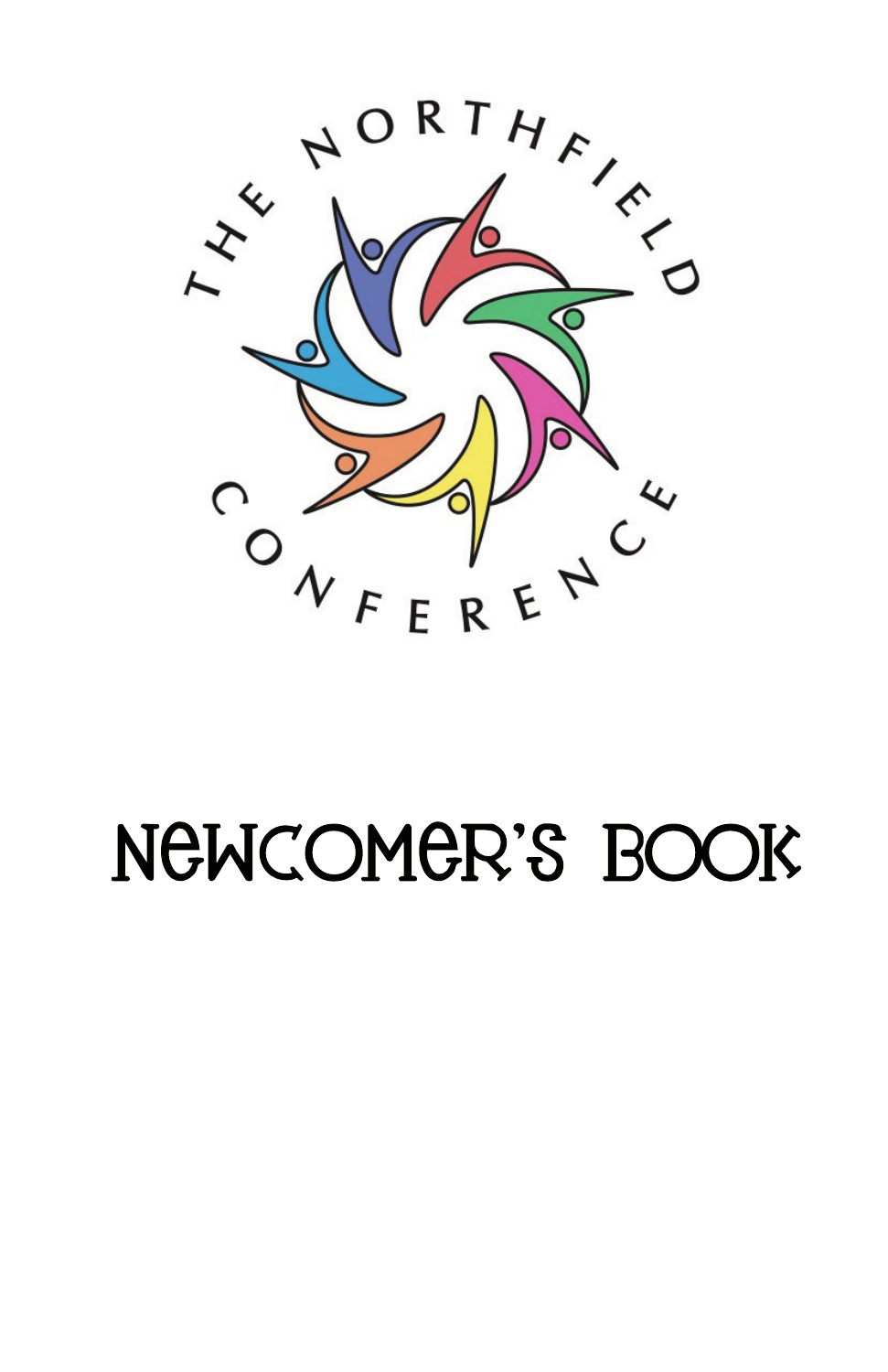# **WELCOME NEWCOMERS!**

We are very happy you are here, experiencing the Northfield Conference for the first time! You are embarking on a week of living in community, meeting new people, listening to speakers, being part of a "family," attending workshops, sitting in Sacred Circle, enjoying music, laughter, dance, and so much more! We hope you feel welcomed by the community and that you will ask for help from any of us at any time.

The Northfield Conference can be a bit overwhelming at first and so this Booklet is designed to help you find your way and learn about our history, etc.

The first thing you may notice is that there is an inordinate amount of hugging going on. People return to this Conference year after year after year, just to reconnect with dear friends for this one week, to let go of the stress of our regular lives, to be vulnerable and "real." This is what we hope you will discover for yourselves.

Perhaps the most important thing for you to remember, as you watch folks reconnecting with big hugs, is that we were all Newcomers at one point, we all remember that initial feeling of discovery.

We hope you will enjoy your week, that you learn things about yourself you may not have been aware of, that you make wonderful connections, that you discover the joy of being a part of this special community. Welcome!

"Northfield, a place where any kind of individuality of any individual is embraced, and home of my 130 extended family members." Sam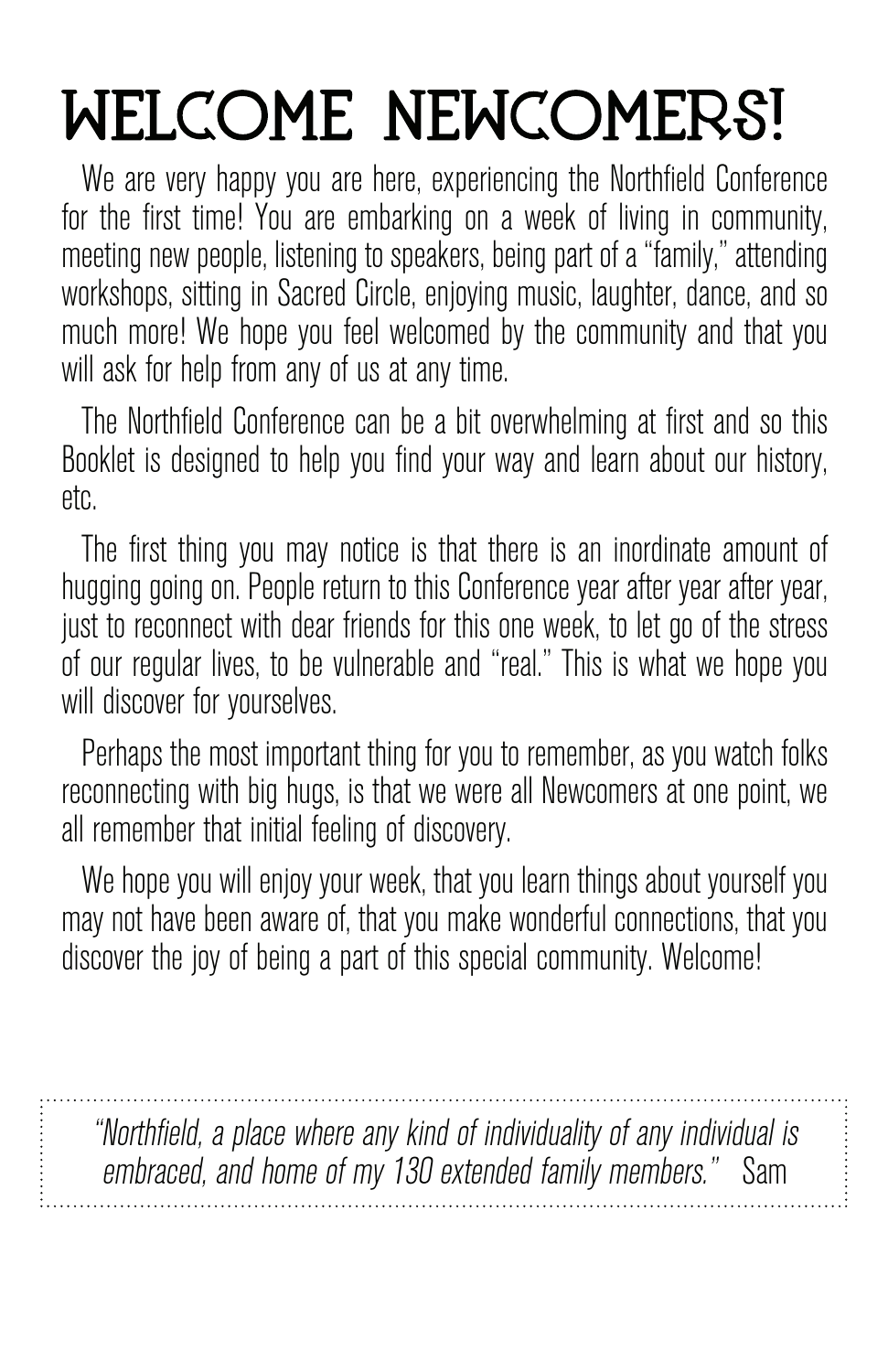## THE NORTHFIELD Conference

Welcome to Northfield: a community continuously redefining itself. We honor the diversity of human experience; we respect the gifts of our elders; we look with joy to the future through our children; and we continually seek to affirm life creatively and thoughtfully.

This week is devoted to growth: personal, spiritual, social and communal. There is time to learn, to question, to doubt, to affirm, to explore what gives our lives meaning and depth. According to Wikipedia, to be multi-faith is to feel an affinity with aspects of more than one religion, philosophy or worldview, and to believe that none is superior to the others. Our goal is to enable people of all ages and backgrounds to experience their fullest selves in the midst of a loving, supportive and nurturing community.

Essential to our community is the participation of each and every member of the Conference. Year after year, we learn anew to care for ourselves and each other through sharing our gifts, appreciating the uniqueness of every human being, and striving to recognize and accommodate the needs of all. In this way, Northfielders share in the responsibility for the success of the Conference. It is our hope that this intentional week provides an opportunity to be challenged, to celebrate our differences, to honor who we are and who we can become.

> "Northfield makes me feel like I'm with my own family. The family and friends I can count on." Eleanor

"It means, new friends, new people, and new adventures. I like the food. I like that there's a lot of play space" Cooper

"It means friends, fun and happiness" Taylor

"I've been coming to Northfield since I was born. To me, Northfield means happiness and family." Kara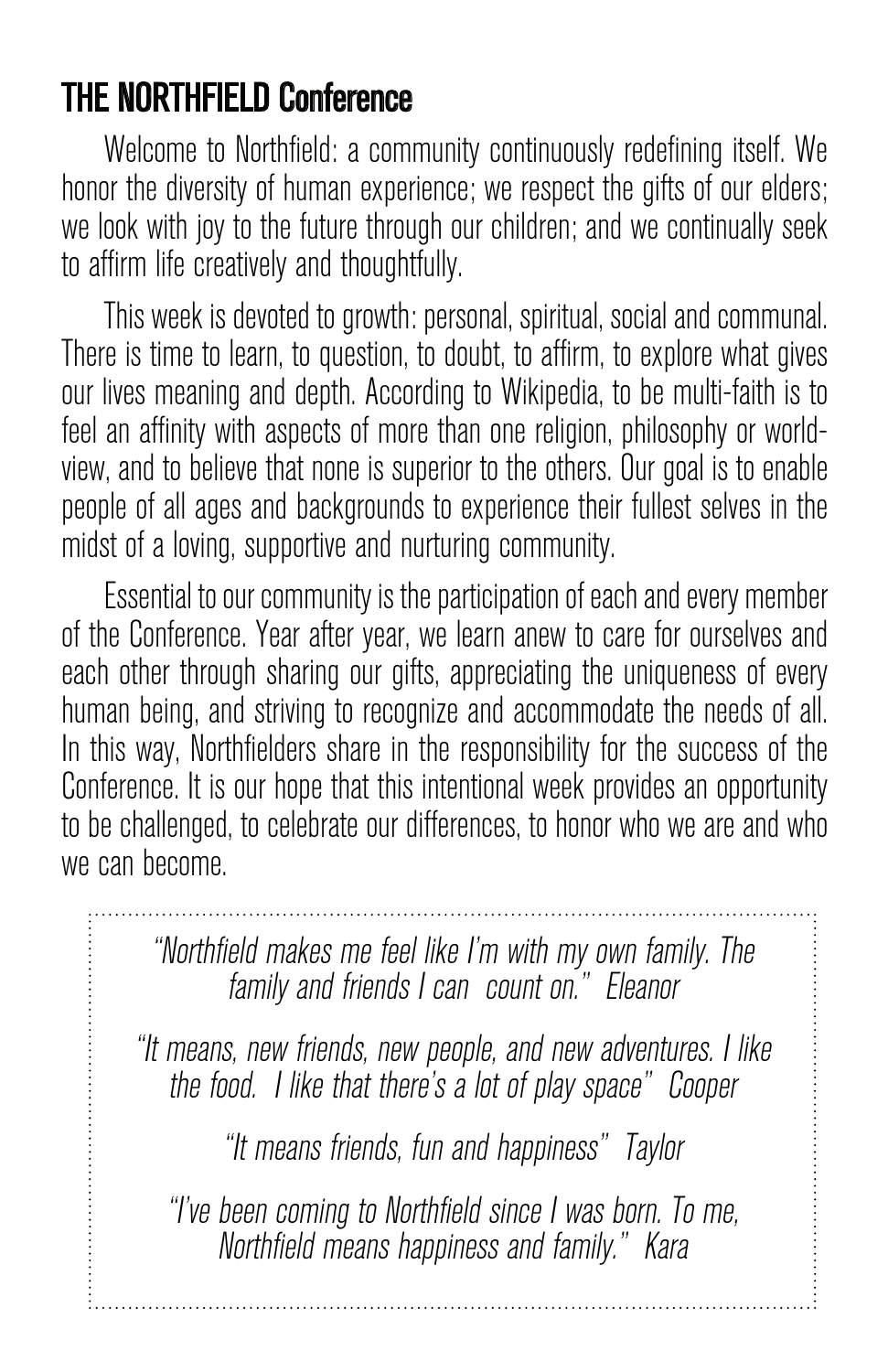## OUR HISTORY

The Conference was founded in 1893 as a Christian Conference for young women by May Whittle Moody, daughter-in-law of evangelist Dwight Moody. For a week each year they met on the campus of the Northfield School (situated on the grounds of the Moody farm). During war time in the 1940's, the Conference separated into three geographical areas: the Northern Area Conference (our "Northfield") on the Northfield-Mount Hermon campus; the Erie Area Conference, held at Westminster College in New Wilmington, PA; and the Middle Atlantic Conference, held on Cape Cod. Each Conference developed differently. The Northern Area Conference (our "Northfield") evolved into a multi-generational community for individuals and families, with program planning emanating from its participants. Through both a secular and spiritual lens, we honor the diversity of the human experience by striving towards honest, open and authentic sharing. In 2007, the Middle Atlantic Conference and in 2013, the Erie Area Conference officially rejoined the Northfield Conference.

## OUR LEADERSHIP STRUCTURE

In the summer of 2013, the Conference began a new leadership structure. Previously (when the Northfield League Annual Meeting voted in new Bylaws) our Conference was called "The Northern Area" and was one of three Area Conferences under the umbrella of The Northfield League. What most people did not know was that, while each Area could create its own program and political structure, it was the League that held our non-profit tax exempt status 501(c)(3); consequently, the League was required to have a Board of Directors that was legally accountable for all the activities of the Area Conferences. For instance, the League held all the investments, controlled all bank accounts, and did all the reporting to the IRS. With the closure of the Erie and Mid- Atlantic Areas, leaving only The Northern Area, the decision was made to legally blend The Northern Area into The Northfield League, creating a single entity.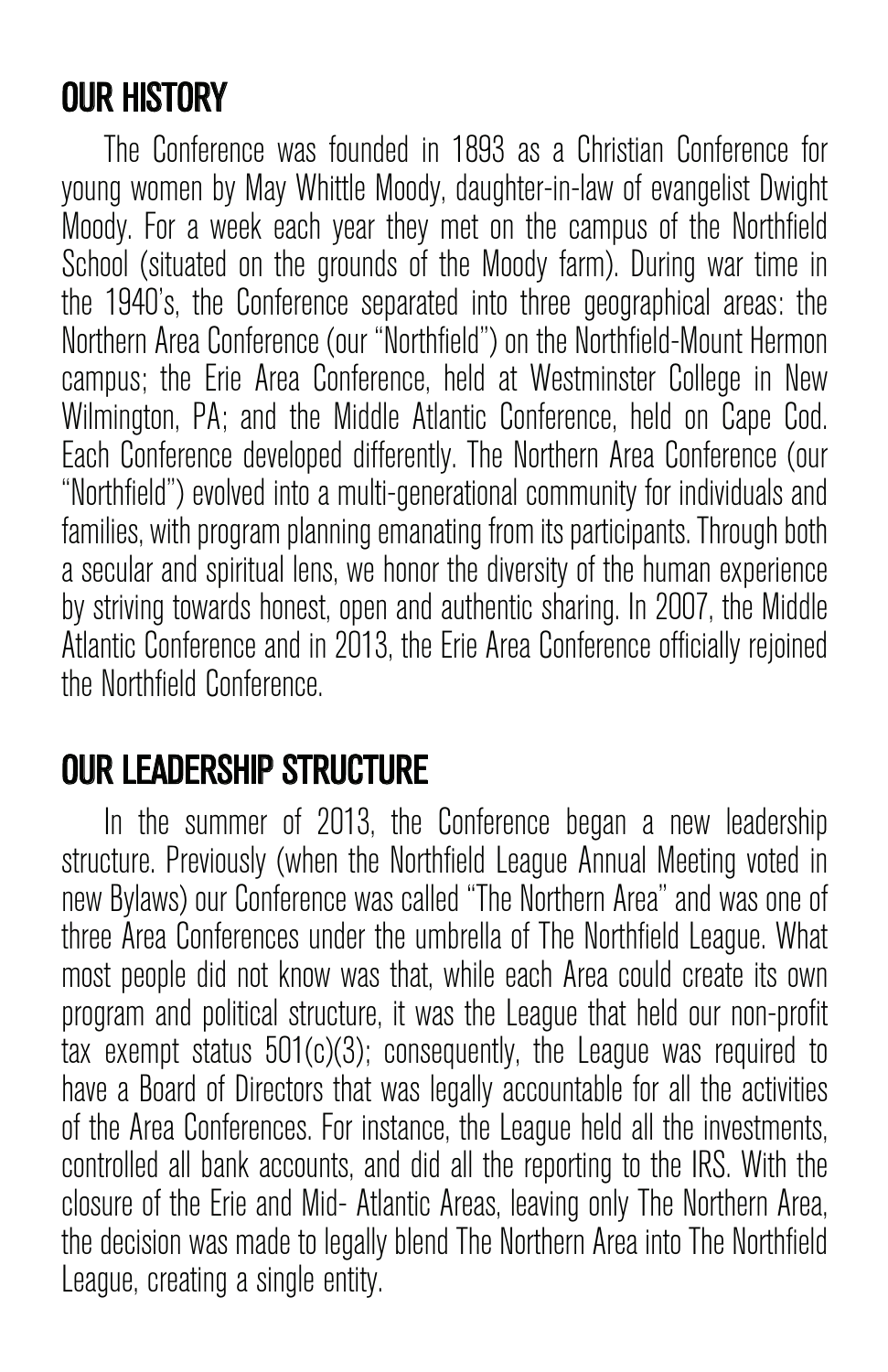The By-Laws Committee was required to keep the existing Board of Directors of the League which includes a President, Treasurer and Secretary — each elected for staggered 3 year terms. The Conference Coordinators (Troika) model, however, has worked so successfully for the last 35 years, it will continue to be in charge of planning and running the Conference itself. Financials and Investments will remain as a Board function. Our structure can be found below:

| <b>POSITION</b><br>BOARD<br>President<br>Treasurer<br>Secretary<br>Troika One<br>Troika Two<br>Troika Three<br>Registrar<br>Youth Program Coordinator | <b>CHOSEN BY</b><br>Conference Membership<br>Conference Membership<br>Conference Membership<br>Nominating Committee<br>Nominating Committee<br>Nominating Committee<br><b>Board</b><br>Board | <b>LENGTH/LIMITS</b><br>3 years / twice<br>3 years / none<br>3 years / none<br>3 years / open<br>3 years / open<br>3 years / open<br>1 year / none<br>1 year / none | RESPONSIBILITIES<br><b>Bylaws/Financials</b><br><b>Bylaws/Financials</b><br><b>Bylaws/Financials</b><br>Conference/Mid-Winter<br>Conference/Mid-Winter<br>Conference/Mid-Winter<br>Enroll June Conference<br>Organize Youth Program |
|-------------------------------------------------------------------------------------------------------------------------------------------------------|----------------------------------------------------------------------------------------------------------------------------------------------------------------------------------------------|---------------------------------------------------------------------------------------------------------------------------------------------------------------------|-------------------------------------------------------------------------------------------------------------------------------------------------------------------------------------------------------------------------------------|
| <b>EXEC. COMMITTEE</b><br>The Board<br>Program Co-Chair<br>Program Co-Chair                                                                           | See above<br><b>Board</b><br>Board                                                                                                                                                           | See above<br>1 year / open<br>1 year / open                                                                                                                         | See above<br>Lead June Conference<br>Lead June Conference                                                                                                                                                                           |
| <b>COMMITTEES</b><br>Nominating Chair<br>Nominating                                                                                                   | Conference Membership<br>Self-Selected                                                                                                                                                       | 1 year / open<br>1 year / open                                                                                                                                      | Nominate new<br>Troika member                                                                                                                                                                                                       |
| One Troika member is elected annually at the June Conference as the senior member rotates off the Board.                                              |                                                                                                                                                                                              |                                                                                                                                                                     |                                                                                                                                                                                                                                     |

"The Northfield community is a large and beautiful basket that holds space for me to grow, connect to others, deepen my spirituality, learn new things, laugh and cry, and, most of all ,practice the ongoing art of loving. YES." Dorothy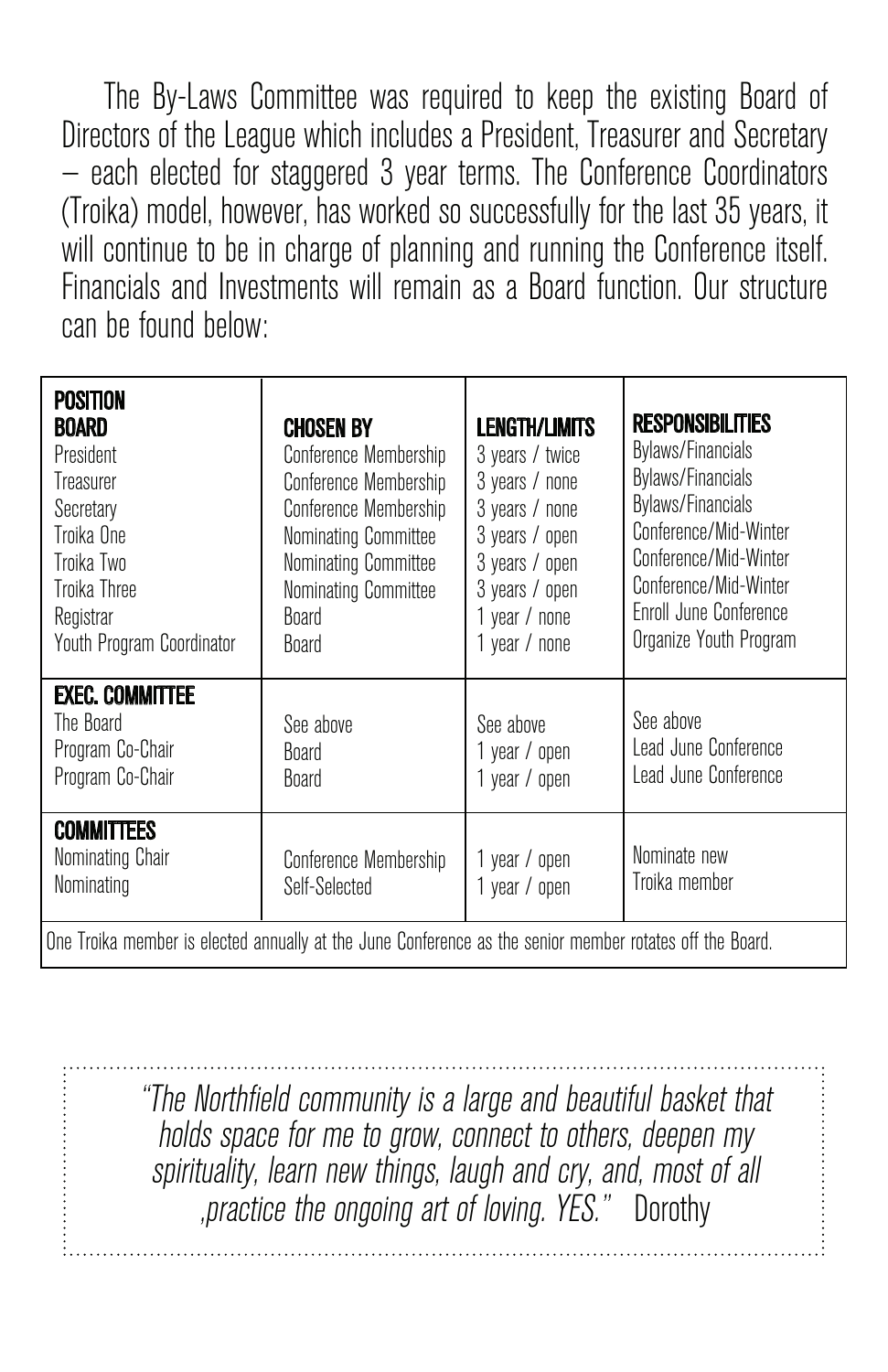## FAQs Welcome to Your Northfield Family! ... What is it?

A Northfield "Family" is an intergenerational small group of Conference participants that meet daily after the Conference Hour. It is a great opportunity to get to know a small group of people throughout the week and share your reactions to the Conference or just to have a confidential space where you have a chance to talk about yourself. Each small group has "Family Facilitator" whose goal is to help everyone feel welcome and included.

## Do I have to do everything on the schedule?

We know we pack a lot into our week together and it can feel overwhelming, even to folks who have been coming for years! We encourage Newcomers to participate in as much as possible, to really immerse yourselves in the Northfield experience. But we also do not want you to feel overloaded, so the answer is No, you do not, with one exception! Families have been considered by many to be the heart of the Conference. We are all assigned a Family on Sunday morning and this is a commitment we take seriously. Each morning, from 10:30 to 12noon, we meet with this special group of Northfielders to connect, talk about the Conference Hour, play games, share our journeys – each Family decides how they want to use their time. Other than that, pretty much everything else is optional...but really, give it all a try!

## Where do I sit at meals?

The simple answer is "Anywhere you like!" But that is not so easy when you are new and everyone seems to know everyone else and it can feel difficult to sit at a table, especially if you are naturally reserved or shy. Here we encourage "Be Brave!" and join a table with others already there. You will be welcomed, we promise!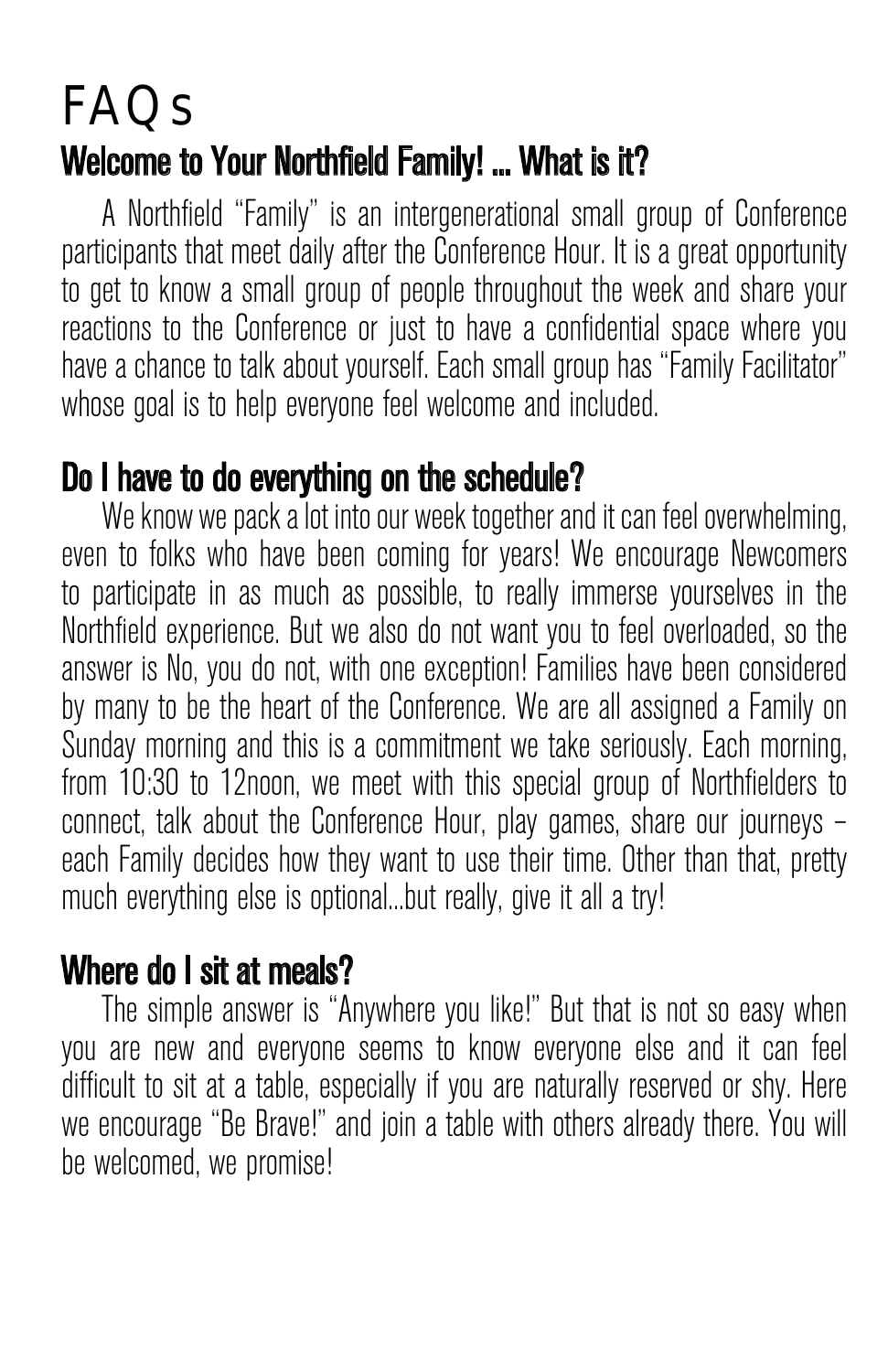## What's this about the bathrooms?

If you are reading this on Saturday, before the Dorm Meetings, it's good to give you a head's up about the bathroom question. Most likely the person who encouraged you to come to Northfield forewarned you, but here's the scoop. Each dorm, or floor of a dorm, decides whether or not the bathrooms will be coed or some variation of coed. This is because we are all living together and want it to be as convenient for everyone as possible. That said, however, not everyone is entirely comfortable with this arrangement, so some dorms will designate certain hours when bathrooms are single-sex or make certain bathrooms single-sex all the time, etc.

We are a very respectful community and every opinion counts. Because you are new, you may feel swayed by the "old" Northfielders and feel you cannot speak up – NOT TRUE! If you have strong feelings about this, let your voice ring out! Your opinion counts.

## Sacred Circle – I'm not particularly religious or spiritual...

That's fine. Sacred Circle is a time every evening for us to gather as a community and sit in peace together. There are readings and songs – coming from every tradition. As a community, we are Christians, Jews, Buddhists, Earth-Based, agnostics...we welcome every faith or none and use this time to feel the Spirit as it moves us. Every day at 1:00, that evening's Sacred Circle is created by anyone who wishes to have input or just listen to the process. Do you have a favorite reading or song? Bring it to a meeting and offer it.